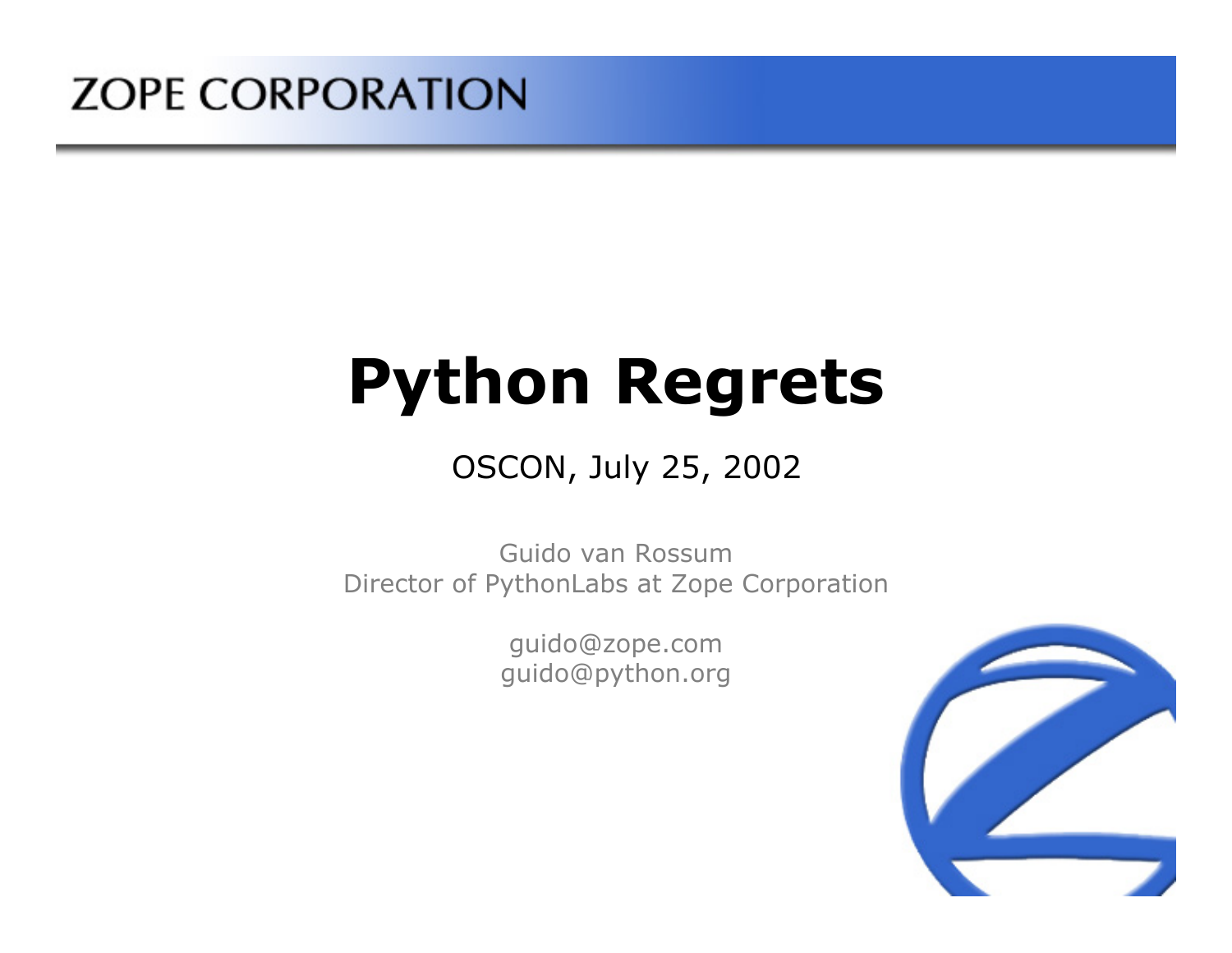### **Relics**

- Stuff that's already being phased out
- string exceptions
- sys.exc\_type etc. (use sys.exc\_info())
- int/int returning int
- apply() (use f(\*args, \*\*kwds))
- coerce() (no longer needed)
- 3-way compare? (but... comparing lists)

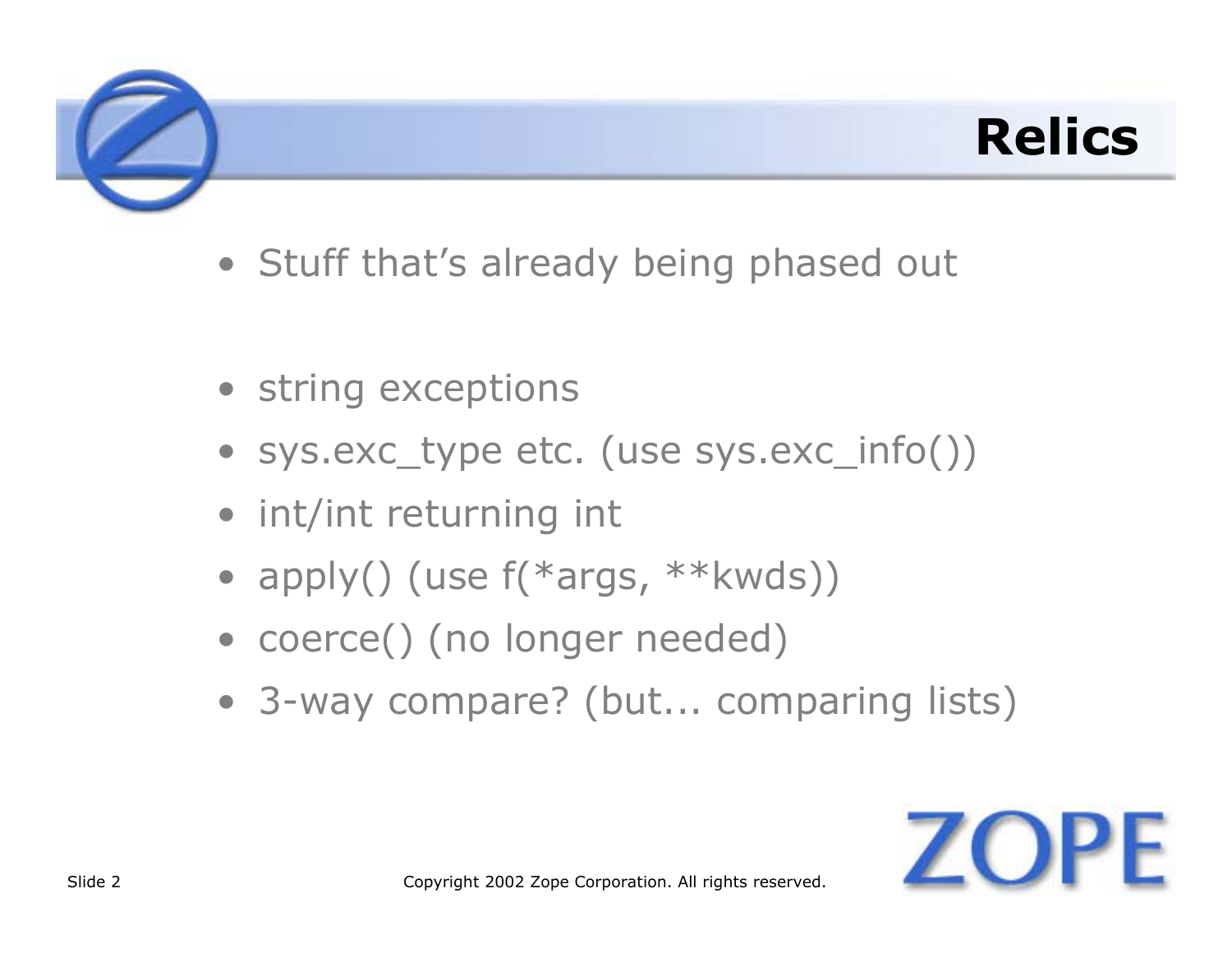## **Lexical details**

- $\bullet\,$  continued lines or strings with  $\backslash\,$ 
	- use (...) continuation and/or string literal concatenation
- if expression: statement
	- put statement on next line
- tabs?
	- require all spaces
	- or very restricted use of tabs (not mixed)

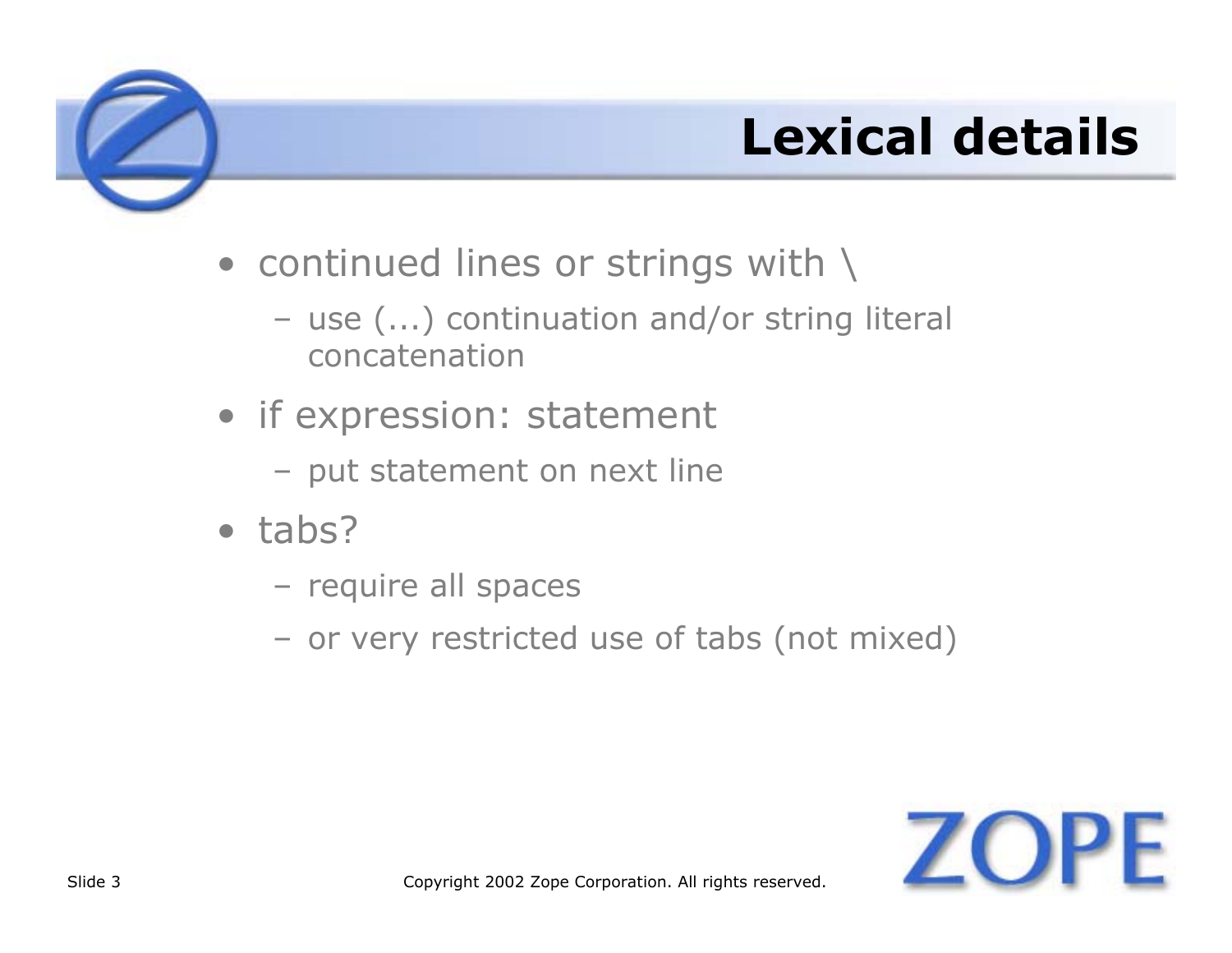## **Lambda and functional stuff**

- I've never liked lambda
	- crippled (only one expression)
	- confusing (no argument list parentheses)
	- can use a local function instead
- map(), filter()
	- using a Python function here is slow
	- list comprehensions do the same thing better
- reduce()
	- nobody uses it, few understand it
	- a for loop is clearer & (usually) faster

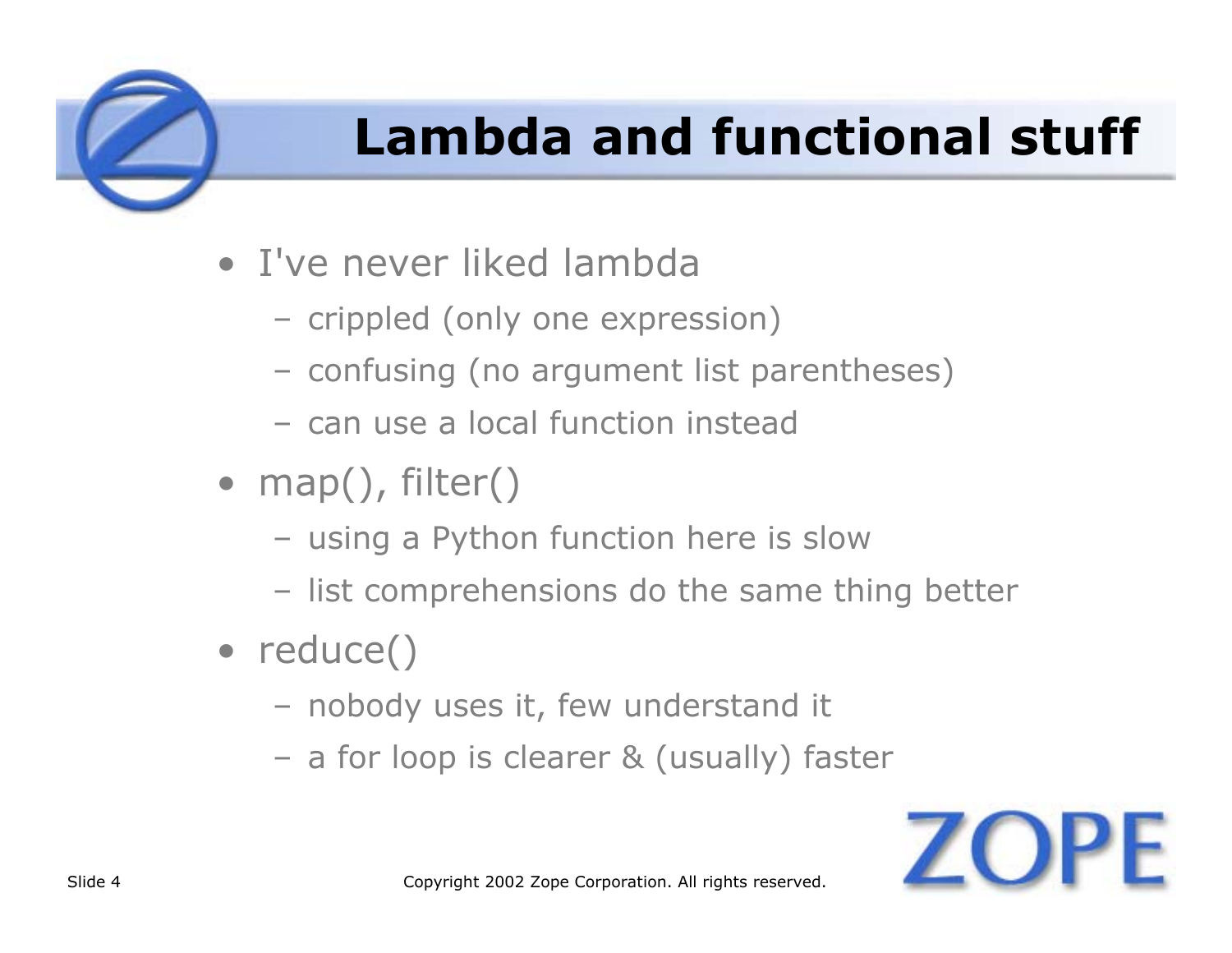## **print, str() and repr()**

- drop `x` for repr(x)
	- ` is hard to read in many fonts
	- publication process turns 's' into 's'
- do we really need both str() and repr()?
	- mostly intended to be able to special-case "print x" when x is a string
	- still not enough; need nice() that's a bybrid
- print should've been a function
	- write(x, y, z)
	- writeln(x, y, z)
	- spaces between items controlled by keyword arg

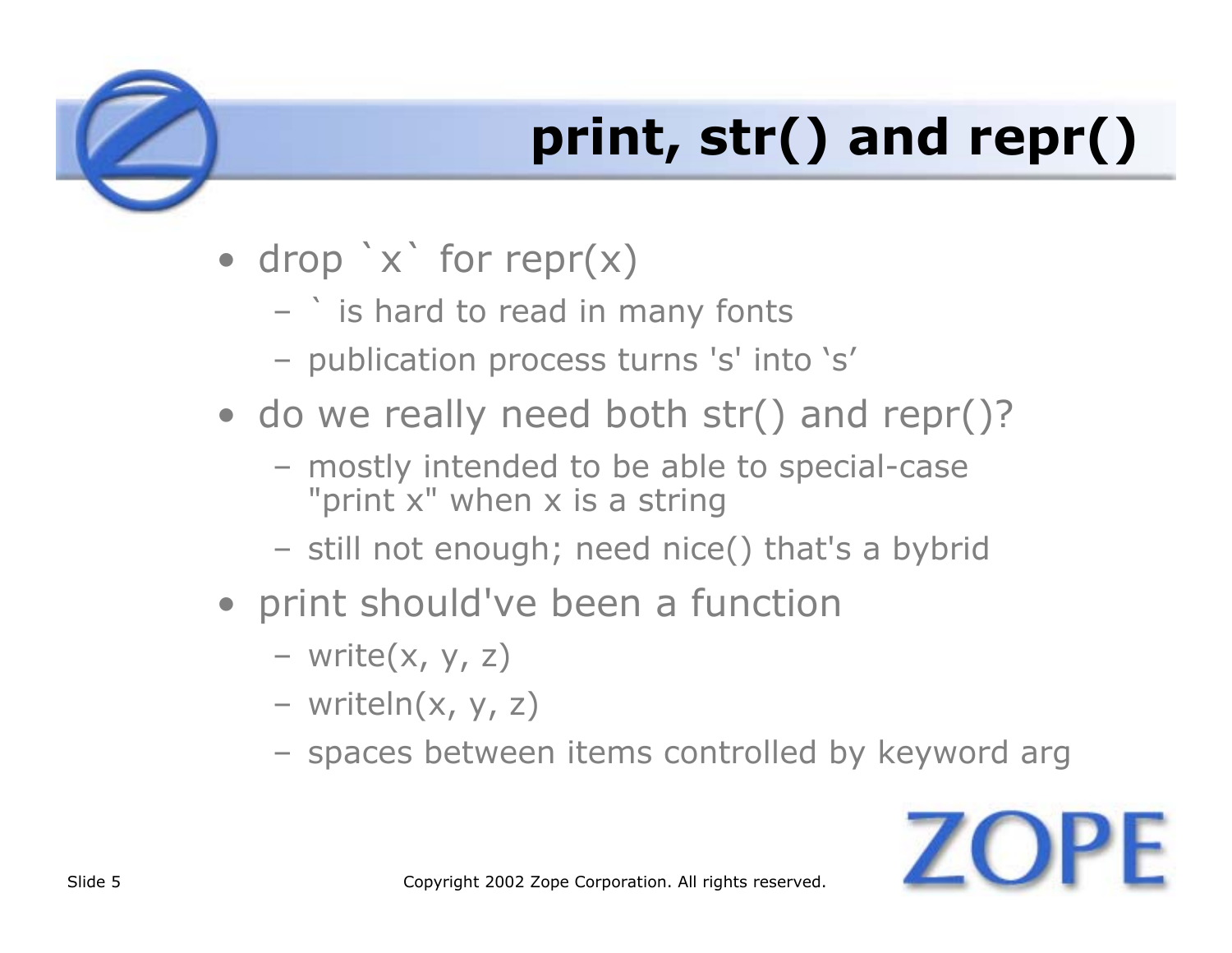## **Builtins**

- intern(), id(): put in sys
- xrange(): make range() return an iterator
- buffer(): must die (use bytes, PEP 296)
- raw\_input(): use sys.stdin.readline()
- input(): use eval(sys.stdin.readline())
- callable(): just call it, already
- execfile(), reload(): use exec()
- compile(): put in sys

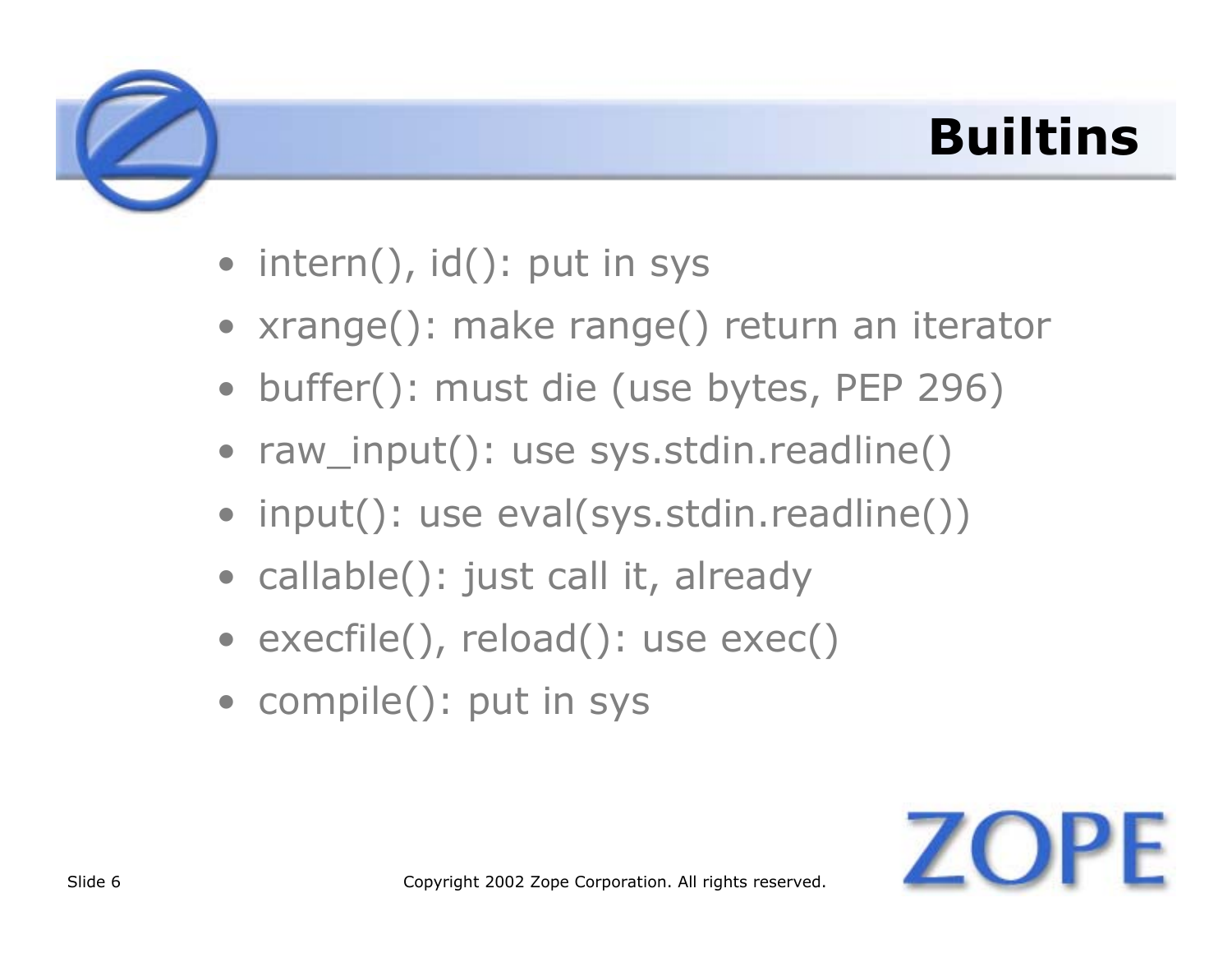## **Special cases for exec**

- exec as a statement is not worth it
	- make it a function (again :-)
- perhaps shouldn't have locals(), globals(), vars()

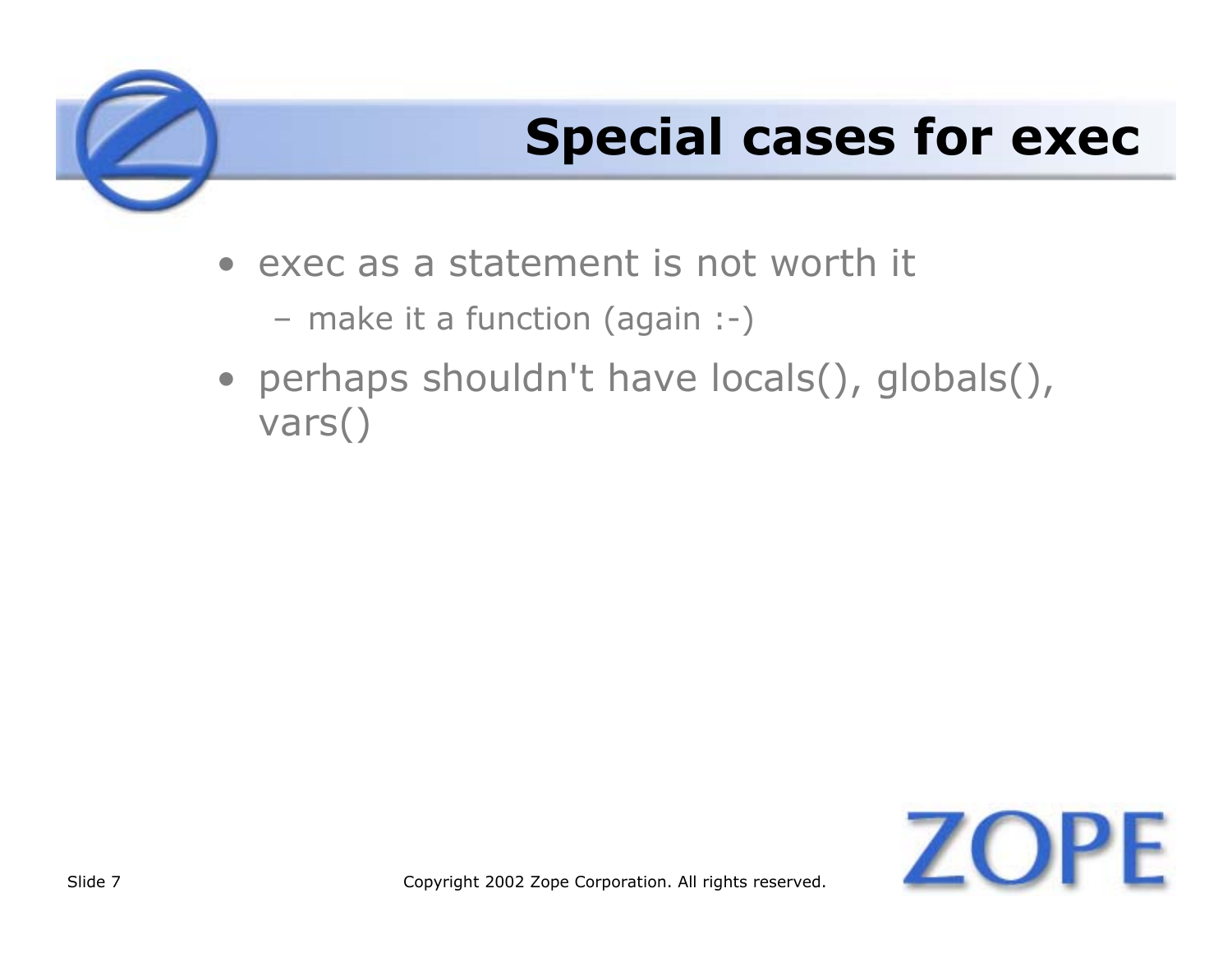## **Restricted execution**

- Too many bugs to be trusted
	- didn't get enough review, and never will
- Confusion btw. \_\_\_builtins\_\_\_, \_\_\_builtin\_\_\_
- But there's a useful idea somewhere...
	- Zope uses this